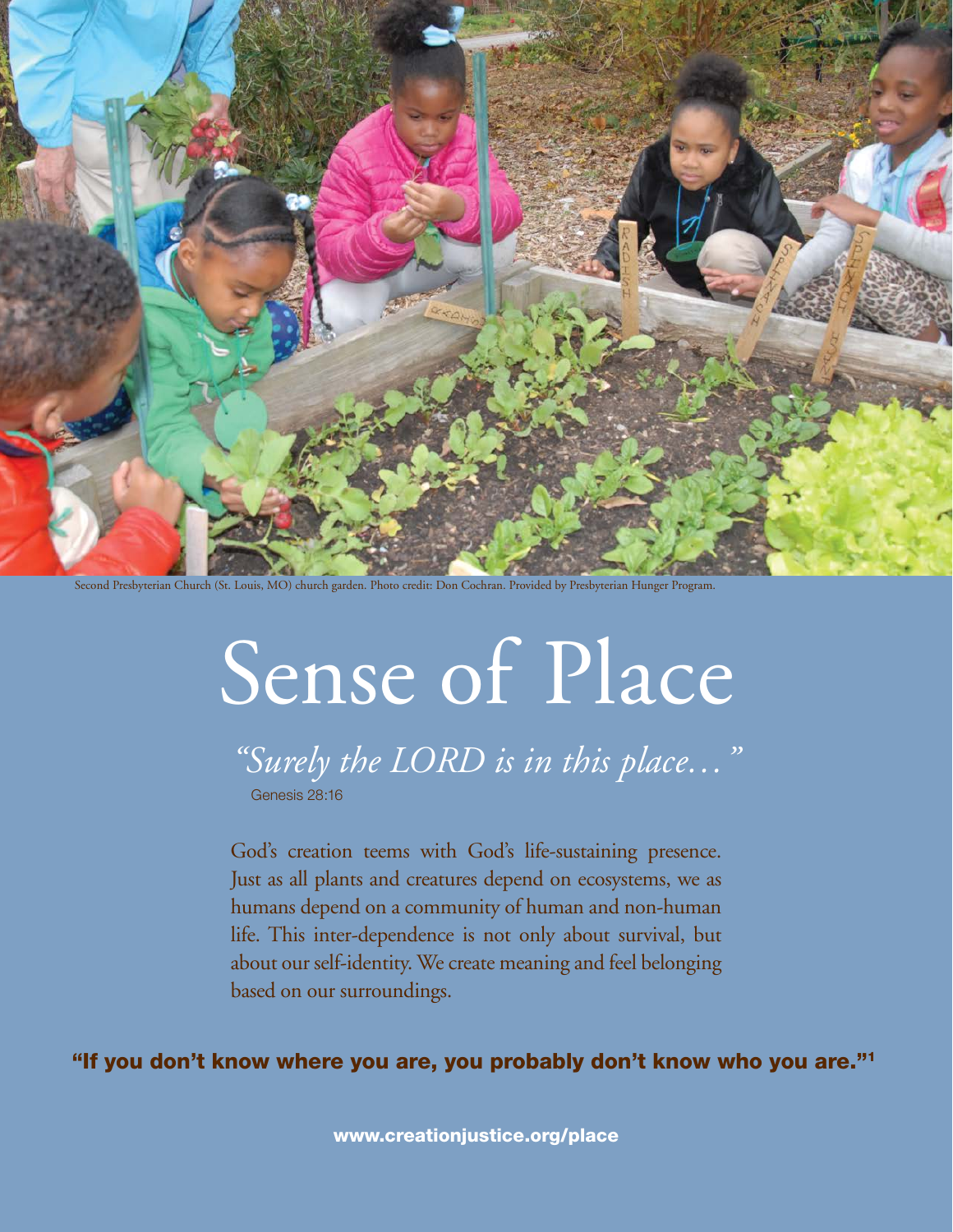

Photo credit: Red Uniendos Manos Peru. Provided by Presbyterian Hunger Program.

"We won't save a place we don't love; we won't love a place we don't know; and we can't know a place we haven't learned." Senegalese environmentalist Baba Dioum's comments to the 1968 general assembly of the International Union for Conservation of Nature

#### WHAT IS "SENSE OF PLACE"?

"Sense of place" is a concept that can be hard to define, yet we recognize it when we feel it. Social scientists and urban planners consider "sense of place" to be related to a strong identity which visitors and residents alike feel deeply when they are in a certain area. This feeling emerges not only from landscapes, flora, fauna, and climate, but also from history, legends, spiritual beliefs, music, architecture, and language.

Pope Francis' encyclical *Laudato Si'* raises a helpful concept for understanding a sense of place: *integral ecology*. An integral ecology challenges our assumptions that the natural world is fundamentally separate from elements that humans co-create: cultures, economies, spiritual beliefs, and political systems. Rather, human life is one part of God's interconnected creation.

In childhood, a *primal landscape* develops as a first impression of a sense of place. The primal landscape is a child's perception of the surrounding community. It becomes part of lifelong self-identity, and a baseline for later experiences. Adults that have moved away from their home region often experience longing for their primal landscape—be it mountains, desert, forests, or vast meadows. A child's primal landscape endures into adulthood as a source of spiritual nourishment, nostalgia and comfort.

*Reflect: List elements that make up the place you most associate with "home." Include the built environment, culture, bodies of water, flora, or fauna. How do you fit into this home-place, and how does it influence your spirituality?*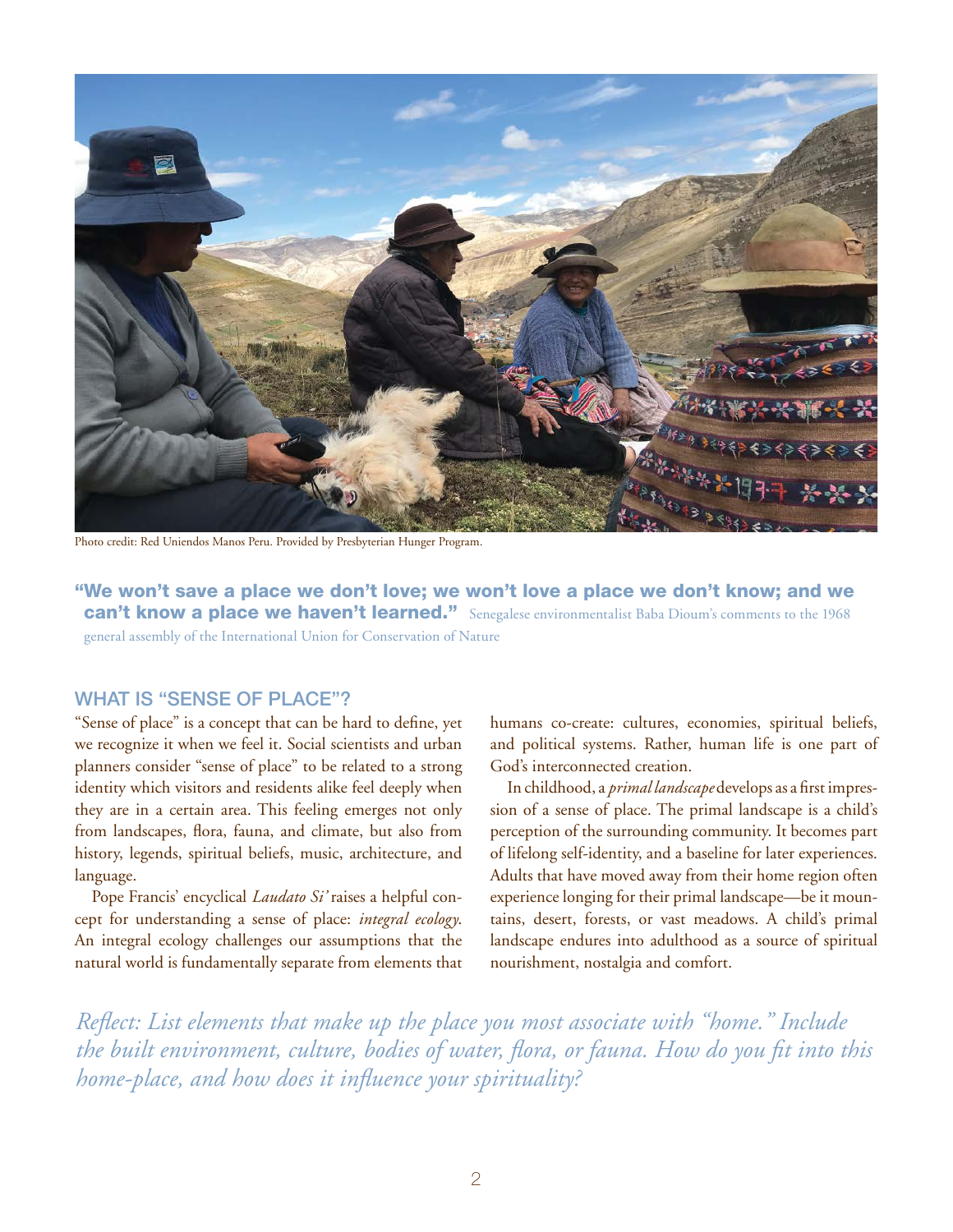"We are caught in an inescapable network of mutuality, tied in a single garment of destiny."<sup>5</sup> Rev. Dr. Martin Luther King

#### WHAT IS HAPPENING TO OUR SENSE of Place?

For most of human civilization, our survival depended on the provision of local plants, creatures, lands and waters. Culture, belief systems, economy, and political life were deeply tied to local realities. Extensive trade networks, mass migration, and digital media have reshaped our society worldwide.

On any given day in the United States, it is possible to drink coffee from Guatemala, while wearing clothes made in Bangladesh, while sheltered under a roof that was partly manufactured in China. The average U.S. adult devotes approximately ten hours a day to consuming media<sup>2</sup>, spends 87 percent of their time indoors and passes another six percent of their time inside a vehicle.<sup>3</sup> It takes intentional effort to connect with our local human and ecological community.

#### WATERSHED DWELLERS

The US Geological Survey defines a *watershed* as the area of land where all of the water that falls in it, and drains off of it, goes to a common outlet. *Watersheds* can be as small as a footprint, or large enough to encompass all the land that drains water into creeks, rivers, lakes, bays, or oceans.<sup>4</sup>

More than half of our bodies are made of water. Wherever we are in the world, we are living, breathing, walking participants in a watershed.

Waterways expand across the land like the veins in our body. Rivers, streams, springs, and creeks bring life and nourishment for all of God's living beings. Focusing on our local watershed, its bodies of water, plants, wildlife, and how our human life depend on it gives us a powerful, expansive understanding of our neighbors. Awareness of our surrounding watersheds reminds us that we are deeply connected to our neighbors—both upstream and downstream.

*Reflect: It is a modern spiritual challenge to be truly present in our unique places. What do you know about your home watershed, and what do you want to find out? Check out [www.epa.gov/](https://cfpub.epa.gov/surf/locate/index.cfm) [surf](https://cfpub.epa.gov/surf/locate/index.cfm) and explore.*



Gardening training, Louisville (KY). Photo credit: Andrew Kang Bartlett. Provided by Presbyterian Hunger Program.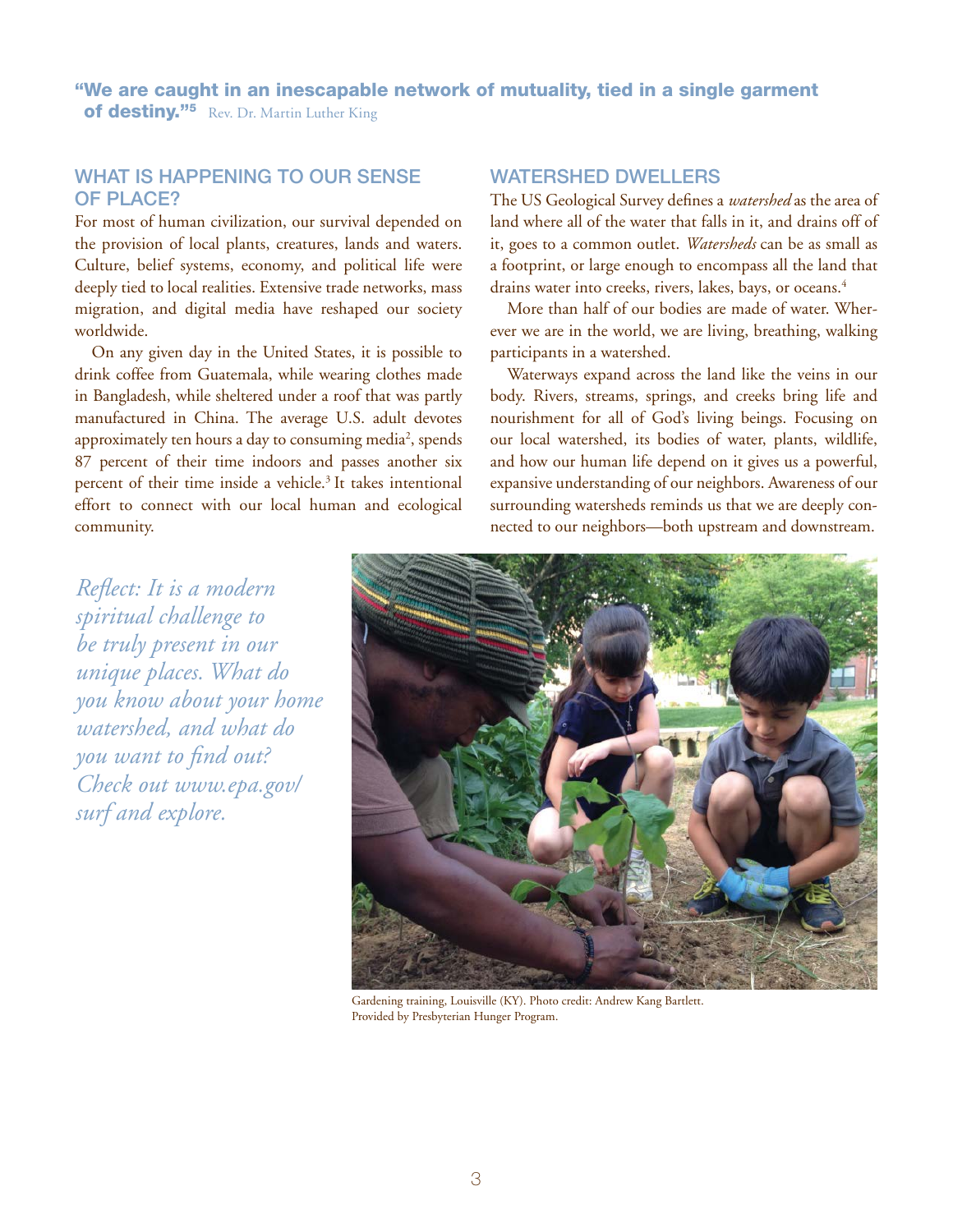### Race, Class, and Place: Do Places Belong to God or Us?

"The question of how one should imagine space is by far one of the most complex questions facing the world today. Space continues to be ever further enclosed inside the economic and political calculations of nation-states and corporations. Yet one imagines space as inseparably bound to how one imagines peoples and their places in the world.<sup>"6</sup> Willie James Jennings in The Christian Imagination: Theology and Origins of Race

While places encompass all, and should include all peoples as co-inhabitants, places have often been seen as possessions, and inhabitants as objects of conquest. Our relationship with our watershed and its inhabitants is affected by, and has shaped, our understanding of race and ethnicity.

#### DOCTRINE OF DISCOVERY: WHOSE Promised Land?

Popes in the 1400s issued a series of teachings known collectively as the Doctrine of Discovery, which attempted to justify European men's capture and colonization of lands and waters, as well as subjecting peoples to involuntary conversion to Christianity, enslavement, forced migration, and murder.



The Chaco region. Photo credit: Paul Jeffrey. Provided by Presbyterian Hunger Program.

The Doctrine of Discovery laid the groundwork for massive upheaval of peoples and places worldwide, as well as racial and economic inequities that persist today. U.S. law continues to cite it as justification to prevent Indigenous peoples from reclaiming their ancestral homelands.<sup>7</sup>

Some Christian communities are repudiating the Doctrine of Discovery in an effort to repent for the Church's propagation of this sin.8 By studying and repenting, we can reorient our communities to connect more deeply to our watersheds as well as transform our collective understandings of ownership.

#### SEGREGATION AND GENTRIFICATION

We are all made in God's image (Genesis 1:27). Yet, in urban and rural communities alike, persistent separate and unequal systems contribute to racial inequities. Access to

*Reflect: Wherever we are, we are almost certainly in a place originally cared for by Indigenous peoples.9 Do you know about the original caretakers of the lands and waters you love? Identify and learn about federally recognized tribes,10 and state recognized tribes with whom you currently or recently share a place.11*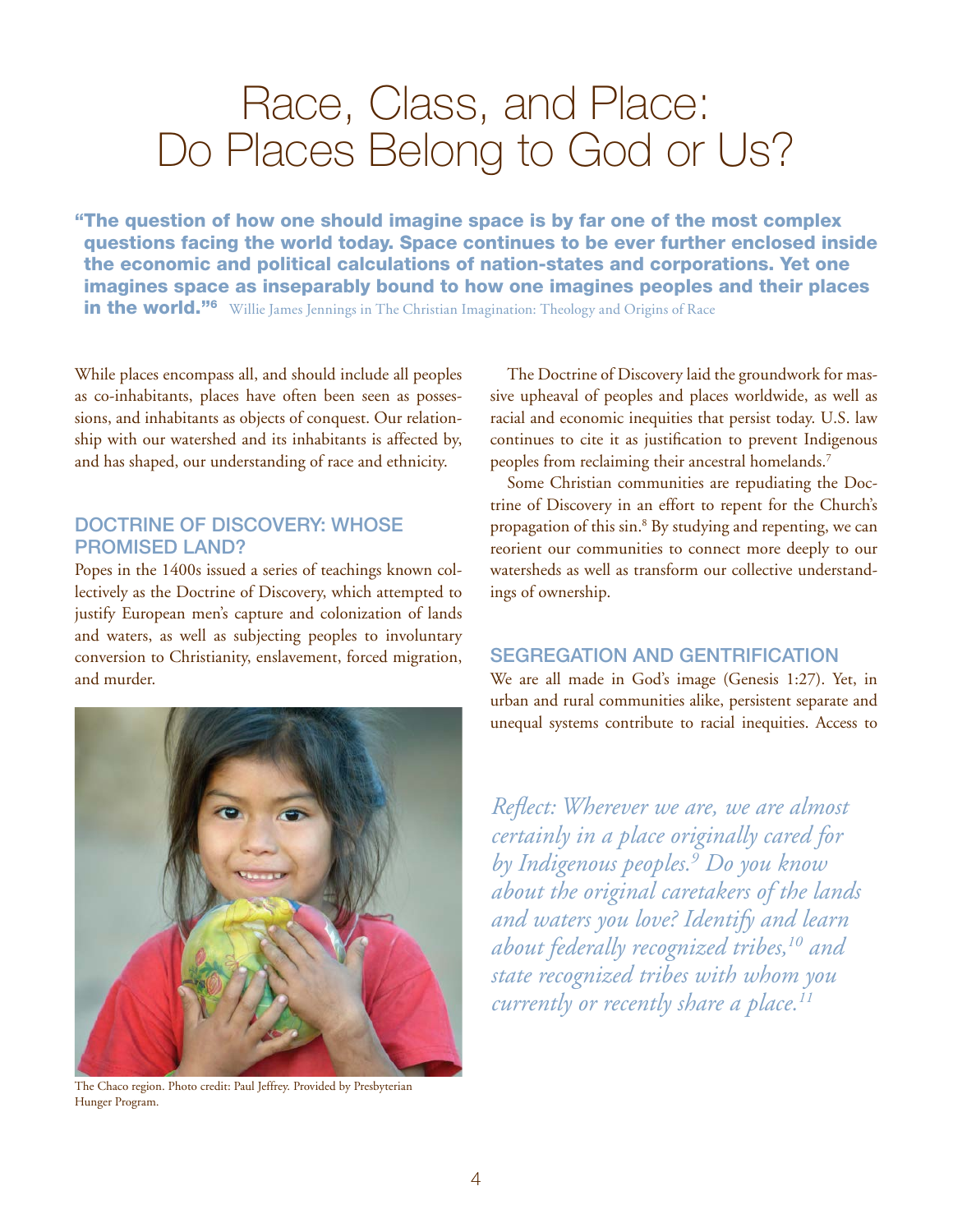

The Chaco region. Photo credit: Paul Jeffrey. Provided by Presbyterian Hunger Program.

"We are faced not with two separate crises, one environmental and the other social, but rather with one complex crisis which is both social and environmental. Strategies for a solution demand an integrated approach to combating poverty, restoring dignity to the excluded, and at the same time protecting nature." Pope Francis, Laudato Si'

the natural world and proximity to toxic sites continue to be key deciding factors for how developers draw dividing lines.

Intentional government and private sector racial-ethnic discrimination practices implemented over centuries have shaped the sense of place in numerous cities.<sup>12</sup> For example, *redlining* was once commonplace and now illegal practice of denying services to residents of certain places based on the racial or ethnic composition of those areas. Through *gentrification*, city developers attract an influx of middleclass or affluent people, meanwhile pricing out working class communities. Gentrification can rapidly dismantle close-knit communities as well as their bedrock institutions, including local congregations.

Local churches can counteract injustice by proactively serving as agents of community development that respect the history, culture, and full diversity of communities.

#### SACRIFICE ZONES

As Christians, we believe God created everything good, and that Jesus redeems all of creation. However, in our ecological and social sin, we have tolerated the development of *sacrifice zones*: places permanently damaged by environmental destruction or economic disinvestment.<sup>13</sup> From blasting off the tops of mountains to leaving behind permanently polluted fracking wastewater ponds, sacrifice zones are commonly found in low-income communities and communities of color. Damage from climate change is becoming an increasingly devastating problem that also hits vulnerable communities hardest.

People who have witnessed degradation of their watersheds over time may experience a phenomenon called *landscape amnesia*, the gradual and collective forgetting about the rich sense of place that once existed.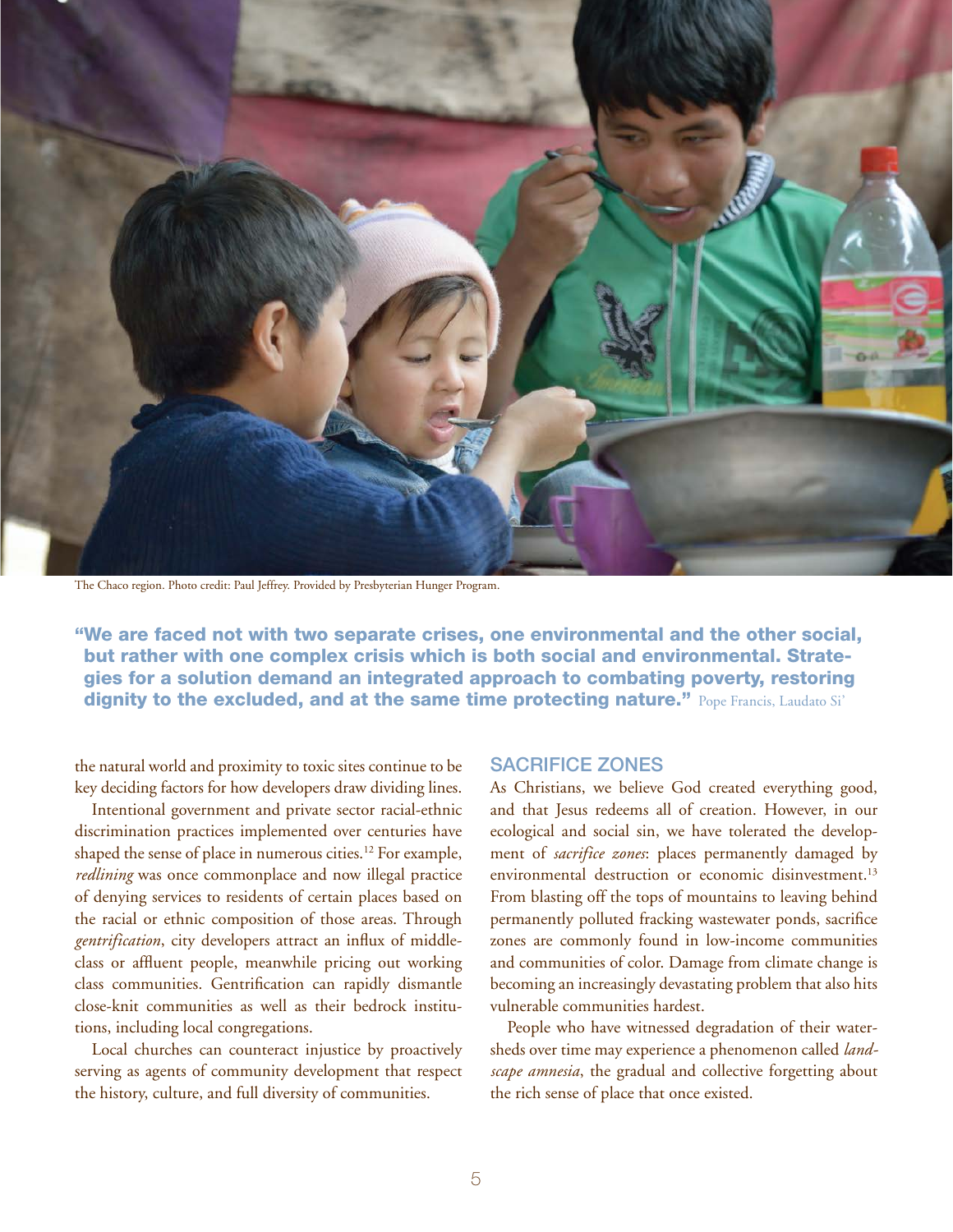### Putting It in Practice: *Watershed Discipleship*

Each watershed invites the church into a unique relationship based on the land, water, and beings that live within. Theologian Ched Meyers calls Christians to *watershed discipleship* in recognition: that we are in a *watershed moment* for saving God's creation, that an incarnational following of Jesus necessarily involves bioregional faith practices, and that discipleship involves not only our human relationships, but also learning from the lifesustaining ways of God's creation.<sup>14</sup>

Our Christian vocation of peacemaking and watershed awareness go hand in hand. Theologian Munther Isaac writes, "A church in a particular land exists for the sake of that land and takes her mission agenda from it. The church, in other words, derives much of its purpose from its locale."15



Photo credit: Ferncliff Camp (AR). Provided by Presbyterian Hunger Program.

"Human beings are only tenants in the land, and as such must share the blessings of the land with their neighbors...the land is something to share, not possess."16



Photo credit: Asociacion Fenix (Nicaragua). Provided by Presbyterian Hunger Program.

### SERMON STARTER

**Shalom and the Community of Creation.** A biblical understanding of shalom is fundamental to fostering healing necessary for a strong sense of place. Cherokee theologian Randy Woodley terms Indigenous traditional thought on wholeness as the Harmony Way. He writes, "Shalom, like Harmony Way, is made up of numerous notions and values, with the whole being greater than the sum of the parts."17 This biblical vision of shalom, is acted out through a vocation of  $conciliation<sup>18</sup>$  defined by justice and seeking well-being for all  $(2 \text{ Corinthians})$ 5:18, Romans 12-16-21, Matthew 5:9).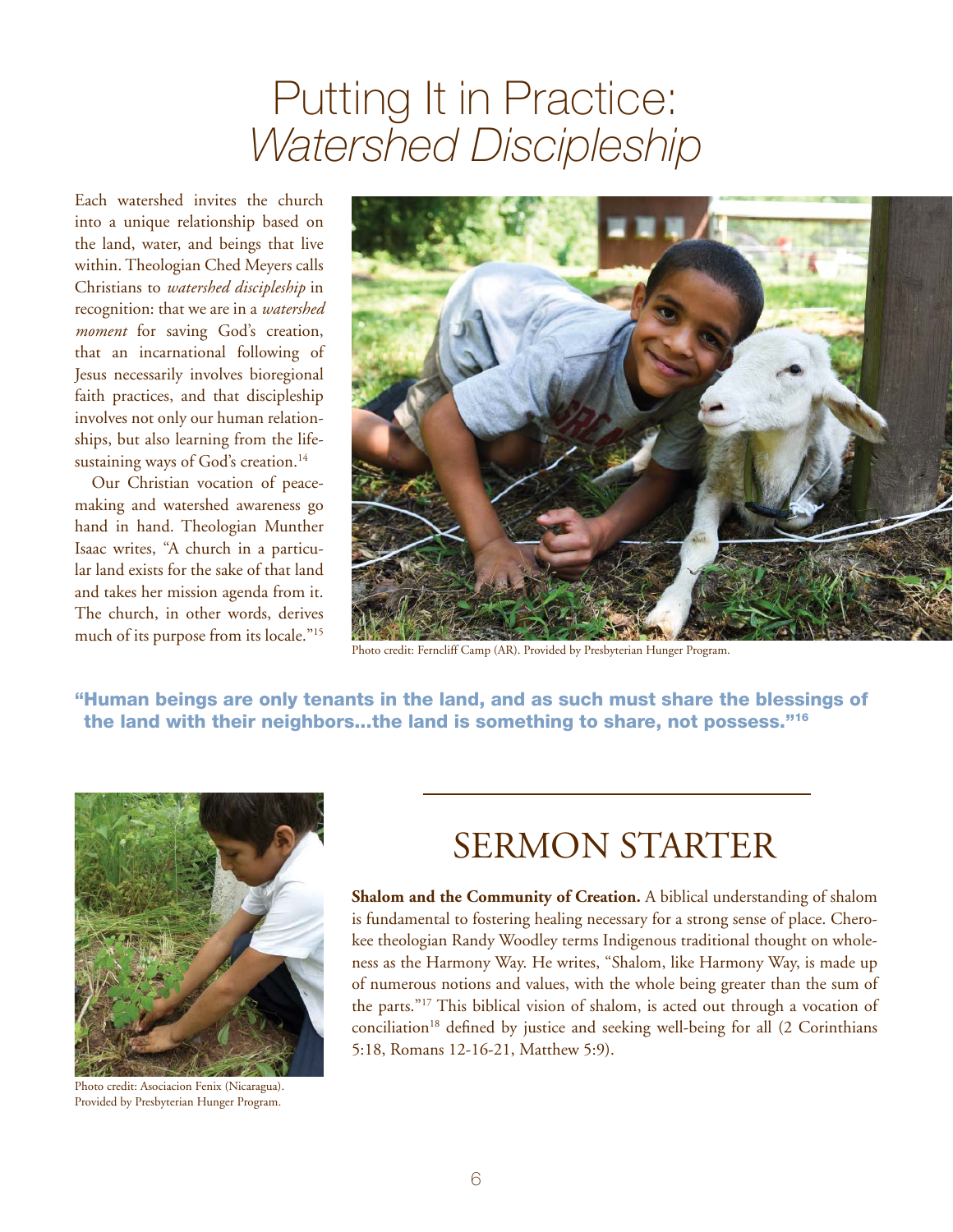

Dodging puddles during "Breakup" (When Winter Ice Melt) in Shishmaref, Alaska. Photo by Rachel Rivera, originally appeared in Sierra Magazine

## Exile from Shishmaref, Alaska<sup>9</sup>

Shishmaref is a fishing village in Alaska that is on an island only 3 miles long and a quarter-mile wide in the Chuckchi Sea, just north of the Bering Strait. The village has 560 residents and one church, an Evangelical Lutheran Church in America congregation. The Rev. Thomas Richter is the pastor. It's the type of place where nothing seems to change; for generations, the people have been hunting and fishing for food like their ancestors. But slowly, and without the consent of the Alaskan Native Inupiaqs who live in Shishmaref, the island has been changing.

"Over the past 35 years, we've lost 2,500 to 3,000 feet of land to coastal erosion," said 20-year-old Shishmaref native Esau Sinnok in a letter to the U.S. Department of Interior. "In the past 15 years, we had to move 13 houses—including my dear grandma Edna's house—from one end of the island to the other because of this loss of land. Within the next two decades, the whole island will erode completely."20

On Aug. 16, 2016, by a narrow majority of 11 votes, the residents of Shishmaref decided to move the village inland after homes began falling into the sea due to land erosion from the lack of barrier ice.

According to the United Nations, an estimated one person every second has been displaced by a natural disaster since 2009.<sup>21</sup> From droughts in Somalia to floods in Pakistan and Superstorm Sandy in the United States, there isn't a part of the world that hasn't been affected by extreme weather events and shifting climate.

For Sinnok in Shishmaref, climate change is very real. "Climate change is affecting the Arctic more than other places in the world," Sinnok said. "It is not just a political issue to me. It's my future."<sup>22</sup>

By the rivers of Babylon there we sat down and there we wept when we remembered Zion. On the willows there we hung up our harps. For there our captors asked us for songs, and our tormentors asked for mirth, saying, "Sing us one of the songs of Zion!" How could we sing the Lord's song in a foreign land? Psalm 137:1-4, NRSV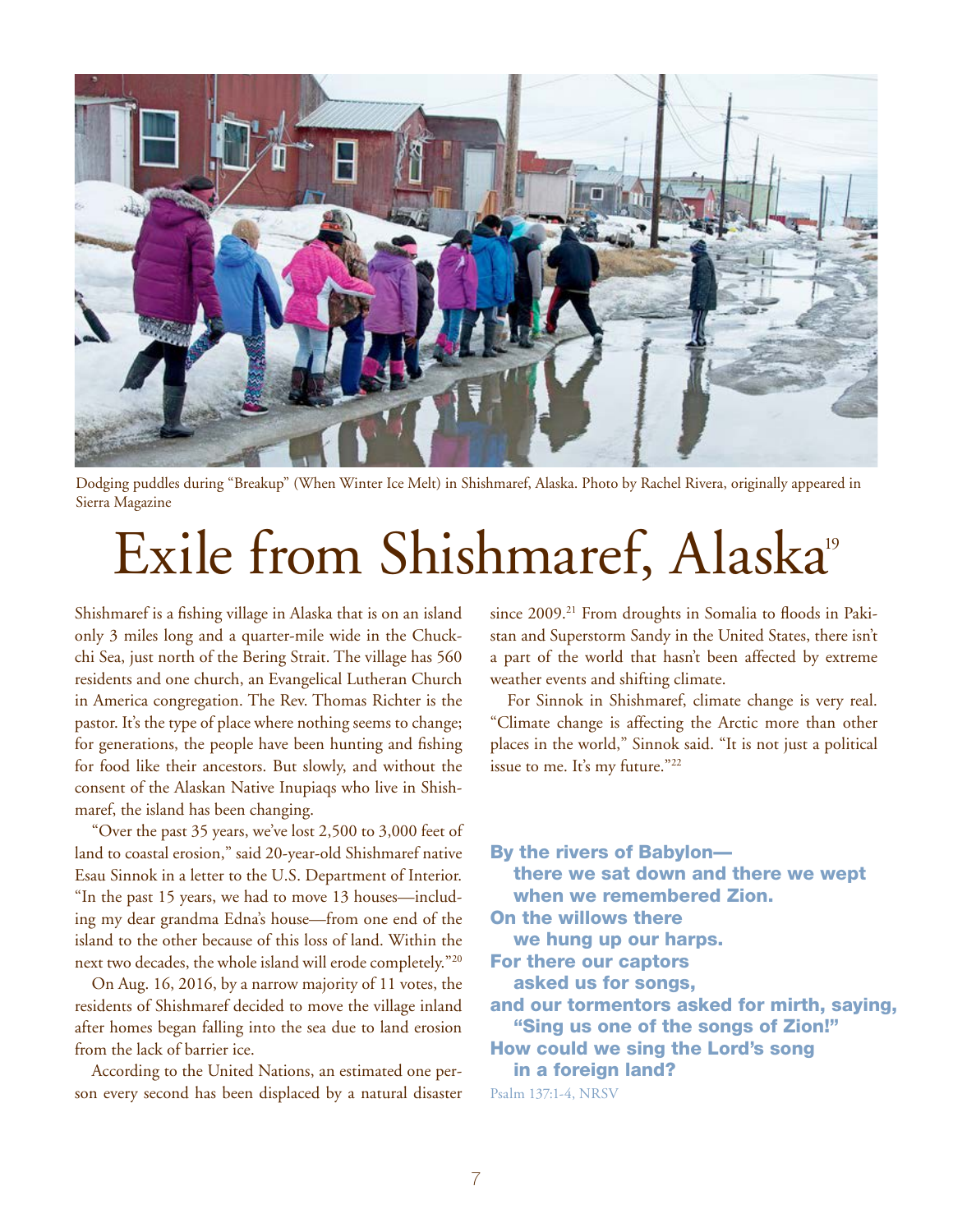

Photo credit: Collen Earp. Provided by Presbyterian Hunger Program.

<sup>1</sup> Ralph Ellison, *Invisible Man*, New York: Vintage Books, 1982, p. 564.

2 Nielsen Total Audience Report, [http://www.nielsen.com/us/en/](http://www.nielsen.com/us/en/insights/reports/2016/the-total-audience-report-q1-2016.html) [insights/reports/2016/the-total-audience-report-q1-2016.html](http://www.nielsen.com/us/en/insights/reports/2016/the-total-audience-report-q1-2016.html).

<sup>3</sup> National Human Activity Pattern Survey, (NHAPS) [https://www.ncbi.nlm.nih.gov/pubmed/11477521.](https://www.ncbi.nlm.nih.gov/pubmed/11477521)

4 U.S. Geological Survey's Water Science School, "What is a watershed?" [https://water.usgs.gov/edu/watershed.html.](https://water.usgs.gov/edu/watershed.html)

<sup>5</sup> Martin Luther King, Jr, "Letter from Birmingham Jail," 1963.

6 Willie James Jennings, *The Christian Imagination: Theology and the Origins of Race*, London: Yale University Press, 2011).

7 Most recently in 2005 in the decision City Of Sherrill V. Oneida Indian Nation Of N.Y., the US Supreme Court held that repurchase of traditional tribal lands did not restore tribal sovereignty to those lands.

8 Doctrine of Discovery website. [www.doctrineofdiscovery.org](http://www.doctrineofdiscovery.org)

9 Learn names of Indigenous communities from your area <https://native-land.ca>

<sup>10</sup> Tribal Directory Assessment Tool of the U.S. Department of Housing and Urban Development.<https://egis.hud.gov/tdat/>

11 National Conference of State Legislatures. [http://www.ncsl.org/](http://www.ncsl.org/research/state-tribal-institute/list-of-federal-and-state-recognized-tribes.aspx#State) [research/state-tribal-institute/list-of-federal-and-state-recognized-tribes.](http://www.ncsl.org/research/state-tribal-institute/list-of-federal-and-state-recognized-tribes.aspx#State) [aspx#State](http://www.ncsl.org/research/state-tribal-institute/list-of-federal-and-state-recognized-tribes.aspx#State)



Rev. Cyndy Ash, Jubilee Farms in Clinton, IL, provided by Justice and Witness Ministries, United Church of Christ.

12 Richard Rothstein, *The Color of Law: A Forgotten History of How Our Government Segregated America, New York, New York: Liveright Publishing Corporation*, 2017.

13 Steve Lerner, *Sacrifice Zones: The Front Lines of Toxic Chemical Exposure in the United States, Cambridge, Massachusetts: The MIT Press*, 2010.

<sup>14</sup> Ched Meyers, *Watershed Discipleship: Reinhabiting Bioregional Faith and Practice*. Eugene, Oregon: Cascade Books, 2016, 2.

15 Munther Isaac, *From Land to Lands, from Eden to the Renewed Earth*, (Carlise, Cumbria: Langham Monographs, 2015), 368.

16 Ibid, 370.

17 Randy Woodley, *Shalom and the Community of Creation: An Indigenous Vision*, (Grand Rapids: Eerdmans, 2012).

<sup>18</sup> Navajo theologian and activist Mark Charles uses the term *conciliation* rather than *reconciliation*, since there was not a previous state of unity between European-American Christians and Native American communities. [http://wirelesshogan.blogspot.com/2014/12/](http://wirelesshogan.blogspot.com/2014/12/doctrine-of-discovery.html) [doctrine-of-discovery.html.](http://wirelesshogan.blogspot.com/2014/12/doctrine-of-discovery.html)

<sup>19</sup> Story reprinted with permission from "Climate change, migration and the ELCA" from Living Lutheran, April 12, 2017

<sup>20</sup> Department of Interior Website, retrieved on Feb. 5, 2018, <https://www.doi.gov/blog/my-world-interrupted>.

<sup>21</sup> United Nations website, retrieved on Feb. 5, 2018, <http://www.unhcr.org/en-us/climate-change-and-disasters>

<sup>22</sup> Excerpted from "Caring for Shishmaref and all of God's creation," by Nathan Detweiller, *Evangelical Lutheran Church in America*, October 6, 2016.



New Roots planting at the People's Garden (Louisville, KY). Photo credit: Andrew Kang Barlett. Provided by Presbyterian Hunger Program.



Creation Justice Ministries educates, equips, and mobilizes its 38 member communions and denominations, congregations, and individuals to do justice for God's planet and God's people. Learn more at **[www.creationjustice.org](http://www.creationjustice.org)**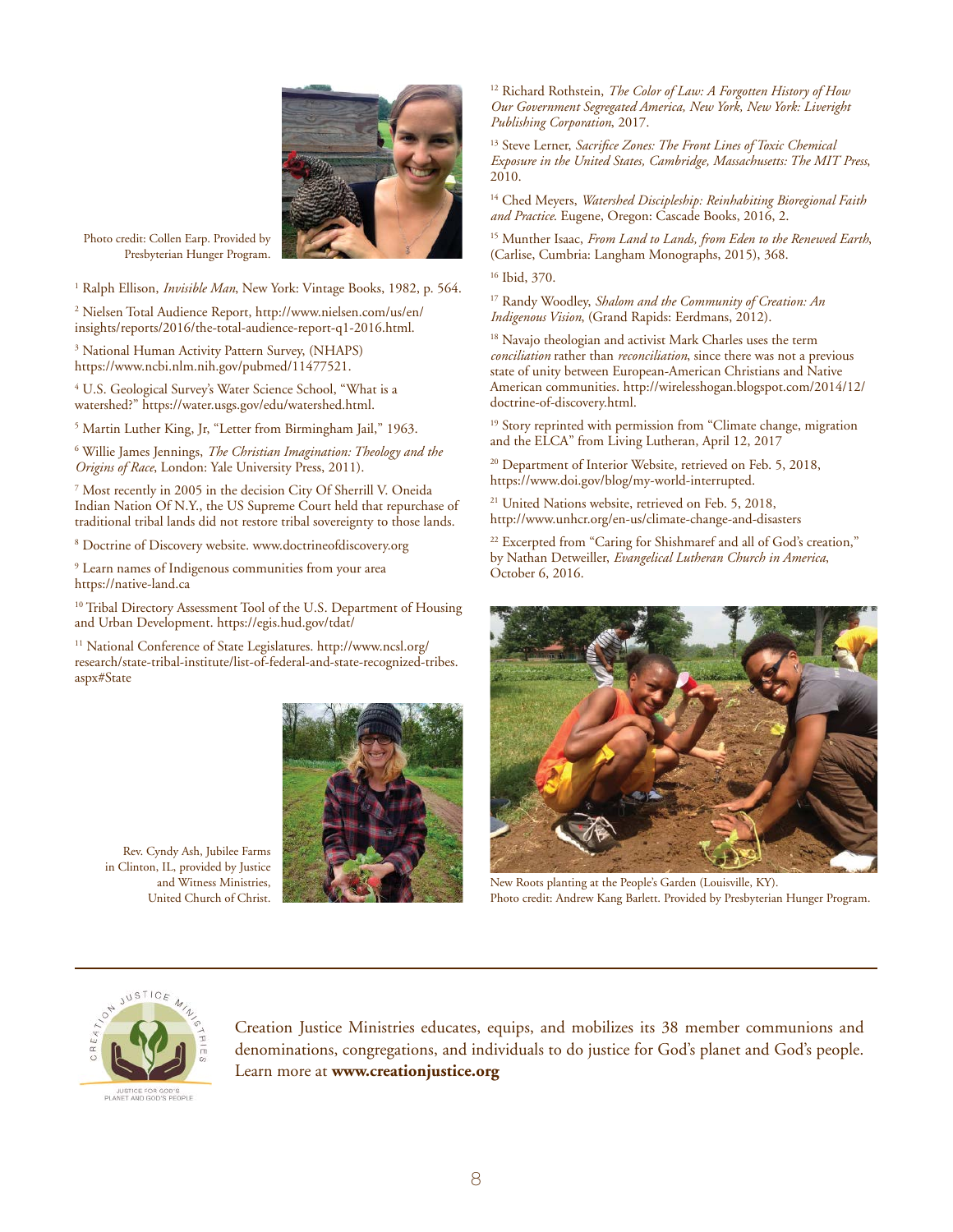

Photo by Green Chalice, Pilgrimage.

### *"Surely the LORD is in this place…"* Genesis 28:16

#### Land Acknowledgement Statement

*As we gather today, we acknowledge that we are on the traditional lands of Indigenous peoples. (Name the tribes on whose land you gather.)23 We remember that we share this land with other parts of God's good creation: plants, birds, and animals. (Name native plant, bird, and animal species.)24 May we be good neighbors.*

#### Call To Worship

**Leader:** We have come here seeking to worship the God of all Creation.

**People:** We have come to stand on holy ground!

**Leader:** We have come to sing God's praises, as trees and plants sing God's praise with their blooming. (*Name local spring flowers or budding trees*.)

People: We have come to sing praises to our Creator!

**Leader:** We have come to experience the mighty rush of the Spirit like our surrounding flowing waters. (*Name local creek(s), river(s) or body of water*.)

**People:** We have come to open ourselves to the Holy Spirit!

**All:** We have come to experience the God of Creation is this sacred space.

#### Prayer of Confession

Holy God, We confess that for many of us the history of how we came to be *here* is more complex than we understand. We confess that we have lost our connection to our local habitat—to the names of the birds of the air, and the fish of the waters, and every crawling thing that you have created. We confess that we are a people who have lost our connection to the dirt under our feet. The very substance into which you breathed life. Transform us, O God, and give us roots.

Empower us to discover the history of this sacred place where you have called us. Embolden us to reconcile with all children of God who called this place home, and to honor their care for the land. Help us to learn the seasons of this sacred place—to learn the native flowers and trees, native birds and wildlife. Open our eyes to the seeds that have

been sown here for millennia and the intentional care you have taken in crafting our habitat. May we be rooted and grounded in the family of God in our midst. **Amen.**

#### **Assurance**

There is nowhere that we can run to escape God's love and compassion. In the generous gift of Jesus Christ of Nazareth, we have been forgiven. As Children of God, we are invited into the meaningful work of following faithfully after Jesus here, in this place. **Amen.** 

#### Benedictory Prayer

In the name of Jesus, who was from Nazareth, we faithfully commit to *this* sacred place. Go forth to connect more deeply and follow more faithfully—in *this* place to which God has called us.

#### Bible Study: Psalm 104

Would you hear Psalm 104 differently if names of birds, creatures, and geological features were ones you recognize from your own watershed? Consider trying it.

Psalm 104 can be read as an ode of gratitude for the abundance of a particular watershed. Psalm 104 proclaims that all creation is made by, and sustained through, God. This aligns with many Indigenous peoples' understanding of the land as lived with—rather than owned by—individuals.

<sup>23</sup>Learn the names of the Indigenous tribes from your area, https://native-land.ca.

<sup>&</sup>lt;sup>24</sup>Additional resources on writing a land acknowledgement statement, "Know the Land Territories Campaign," http://www.lspirg.org/knowtheland.